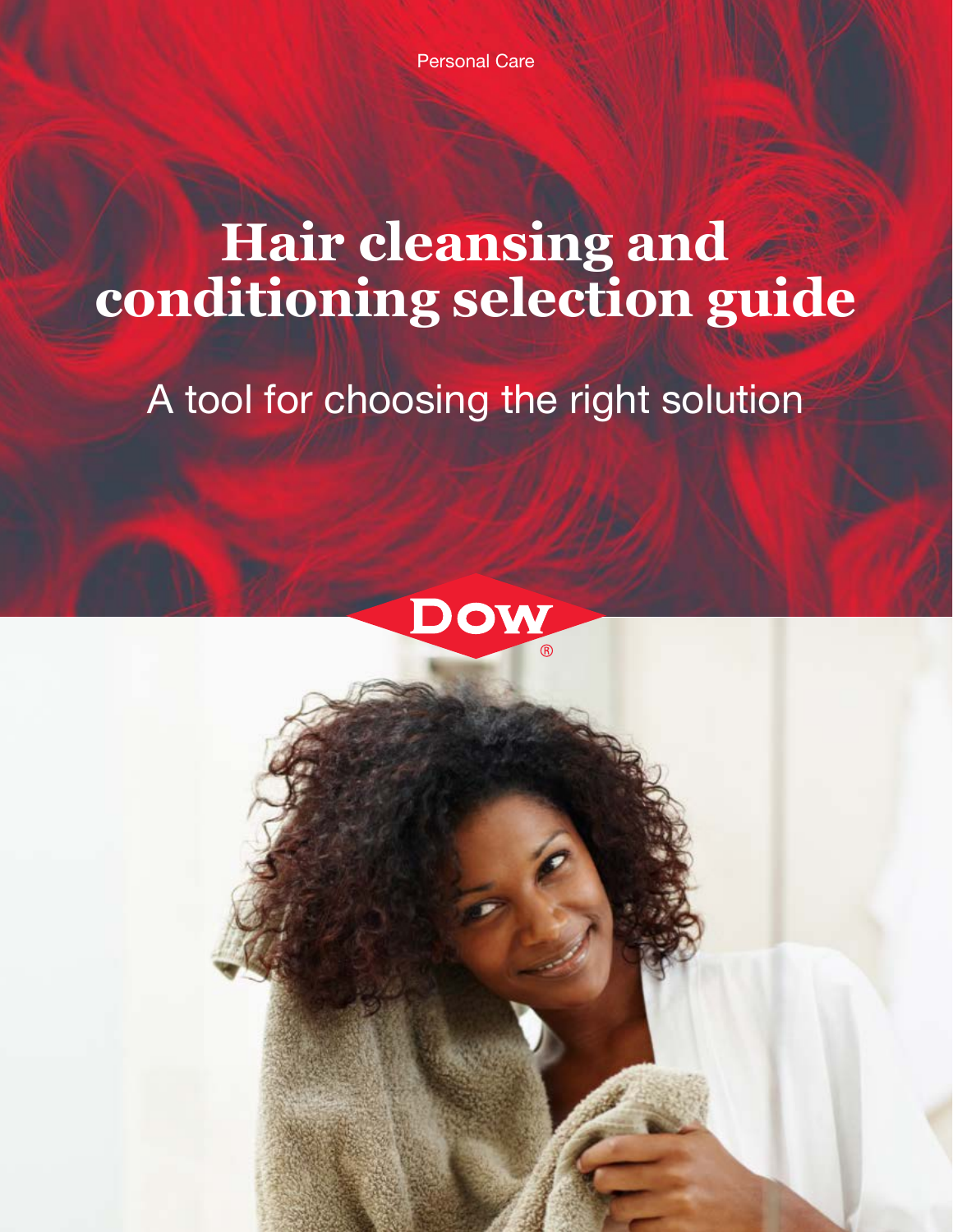### **Innovative, versatile solutions for hair cleansing and conditioning**

Consumers are searching for multifunctional hair care products that are designed with their individual needs in mind. And when it comes to cleansing and conditioning, they want soft, touchable hair with easy combing, color retention, enhanced shine, increased volume, frizz control – and more! To help you create new formulations that can keep up with the latest consumer demands, Dow offers a broad range of multifunctional solutions backed by application expertise.

This selection guide will help you identify which products from Dow can help you formulate solutions that set you apart. For more information about the products contained in this guide, please visit [dow.com/personalcare](http://www.dow.com/personalcare).

### Table of contents

| Leave-In Conditioners 11-14 |  |
|-----------------------------|--|

### **Specialized, high-performing shampoos**

No two people have exactly the same hair care needs. And no two markets are alike when it comes to what shampoo consumers seek. Our innovative formulations help you create targeted, customized shampoo products to meet diverse market trends and consumer demands – from moisturizing, shine and age-defying hair repair to tailored conditioning, improved softness and reduced flyaway benefits.

### **Rinse-off conditioners that shine**

Less frizz and flyaway. More body and control. Reduced breakage and dryness. Increased definition and shine. Hair that looks and feels healthier, root to tip. That's the goal. You can give consumers all of this and more with conditioning solutions that protect and repair while enhancing manageability and shine. For rinse-off conditioners, Dow offers a wide variety of multifunctional, highly customizable conditioning solutions that deliver better looking, better feeling, and better performing hair.

### **Leave-ins that won't let you down**

Consumers are looking for conditioning hair products that give them long-lasting benefits for soft, smooth, beautiful hair. Dow provides innovative ingredients with multifunctional benefits to help you formulate leave-in conditioners that keep hair manageable and beautiful, all day long.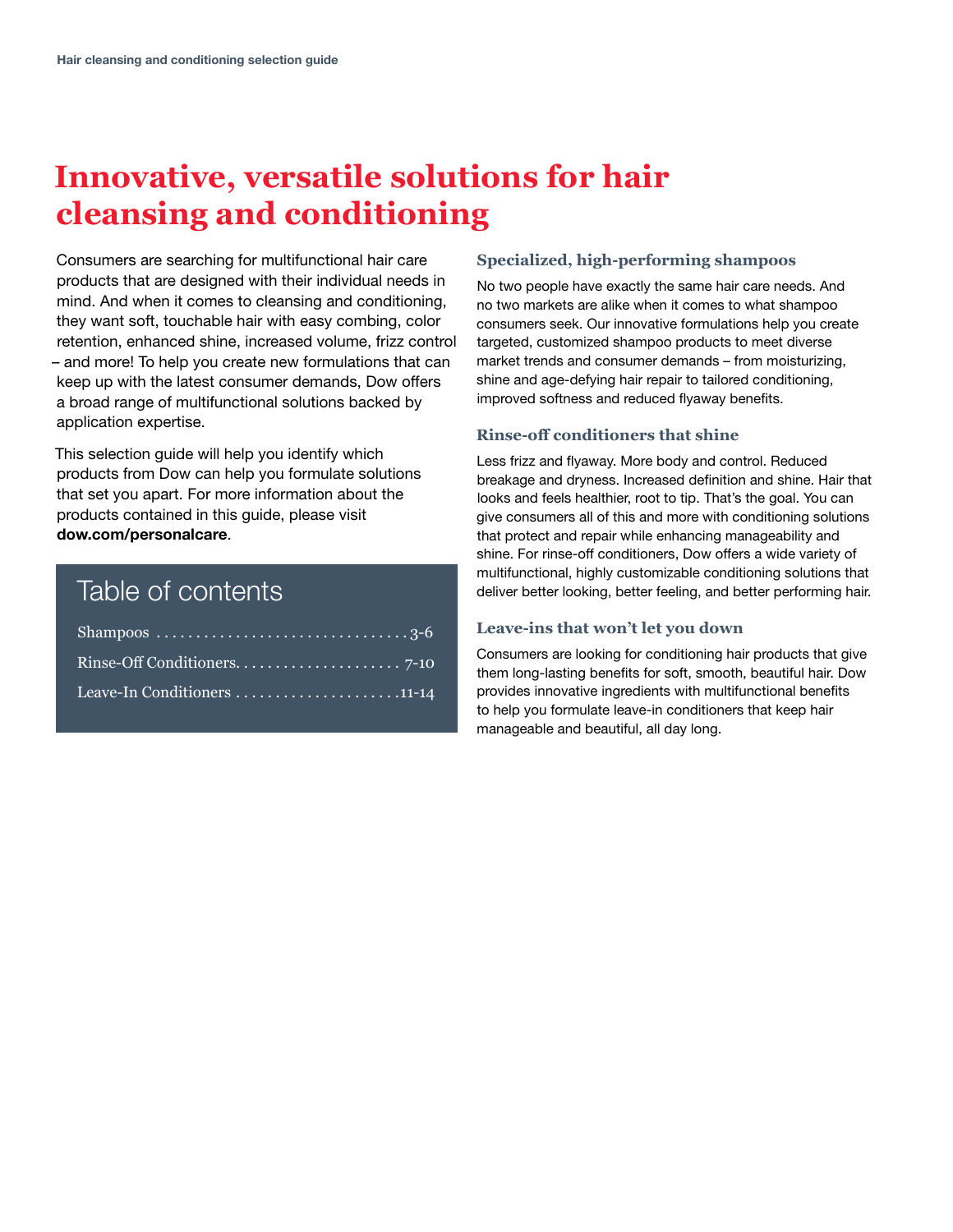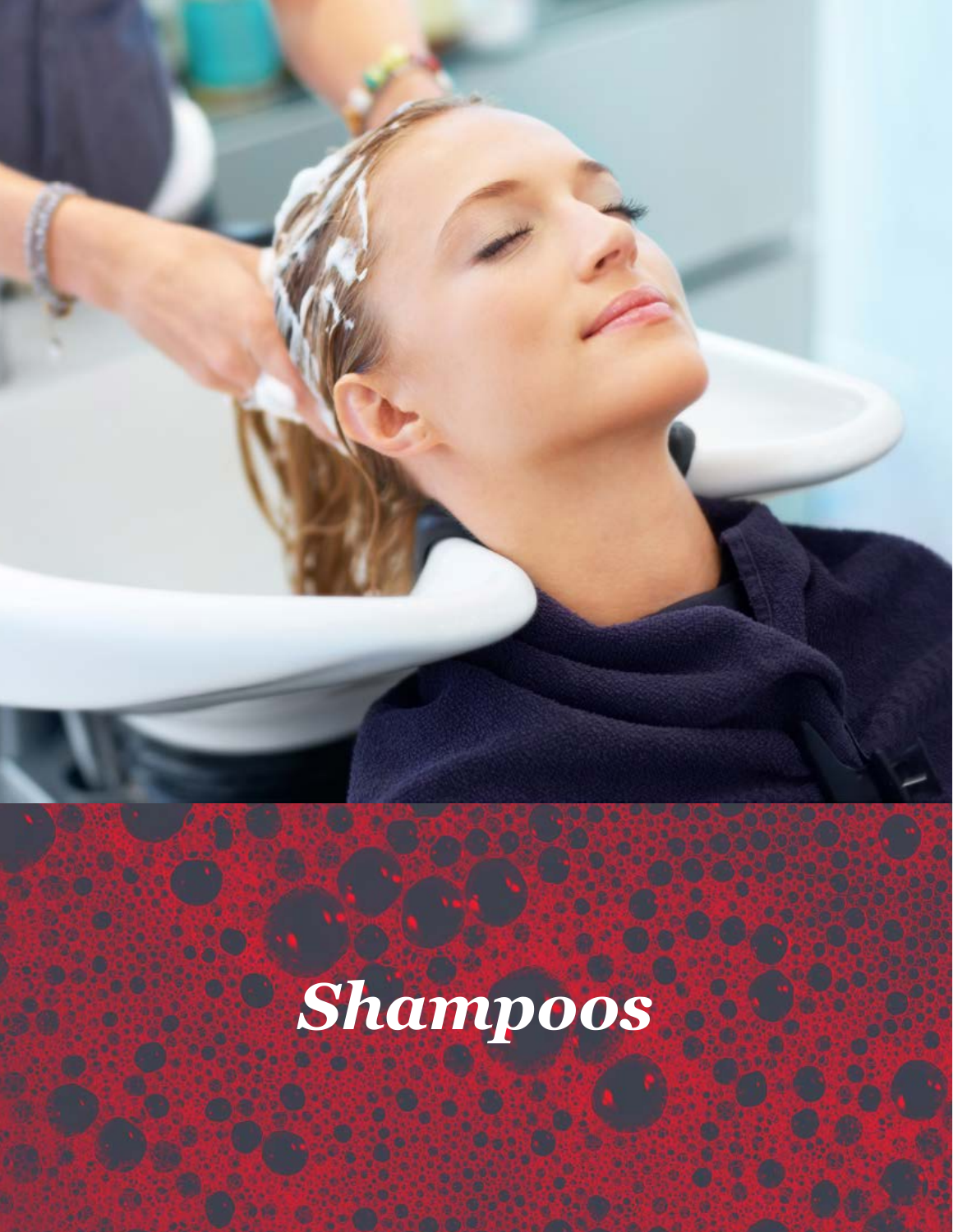### Hair cleansing and conditioning selection guide

### **Conditioning polymers – shampoos**

| Product<br>families | Products                                                                     | Active<br>content | Suggested<br>use level | Conditioning<br>level* | Clear<br>shampoo | Sulfate<br>alternative<br>shampoo | Silicone<br>alternative<br>shampoo | Enhanced<br>wet<br>combing | Enhanced<br>dry<br>combing | Enhanced<br>sensory<br>feel | Enhanced shine | Enhanced<br>volume | Frizz<br>control | Silicone<br>deposition<br>aid | Approved<br>for China | Low VMS<br>$< 0.1\% \text{ D4}$<br>and D5) | Low VMS<br>$(< 0.1\%$<br>D6) | <b>Additional benefits</b>                                                                                                                                                   | <b>INCI name</b>                                                                                                          |
|---------------------|------------------------------------------------------------------------------|-------------------|------------------------|------------------------|------------------|-----------------------------------|------------------------------------|----------------------------|----------------------------|-----------------------------|----------------|--------------------|------------------|-------------------------------|-----------------------|--------------------------------------------|------------------------------|------------------------------------------------------------------------------------------------------------------------------------------------------------------------------|---------------------------------------------------------------------------------------------------------------------------|
|                     | XIAMETER™<br>OFX-0193 Fluid                                                  | 100%              | $1 - 3%$               |                        |                  |                                   |                                    | ٠                          |                            |                             |                |                    |                  |                               |                       |                                            |                              |                                                                                                                                                                              | PEG-12 Dimethicone                                                                                                        |
|                     | XIAMETER™<br>OFX-5330 Fluid                                                  | 100%              | $1 - 3%$               |                        |                  |                                   |                                    | ш                          | ٠                          | п                           | $\blacksquare$ |                    |                  |                               |                       |                                            |                              |                                                                                                                                                                              | PEG/PPG-15/15 Acetate Dimethicone (and) PEG/<br>PPG-15/15 Allyl Ether Acetate (and) PEG/PPG-<br>15/15 Acetate             |
|                     | DOWSIL™ CE-1874<br>Microemulsion                                             | 30%               | $1 - 5%$               | M                      |                  | п.                                |                                    | $\blacksquare$             | ٠                          | ▬                           | ٠              |                    |                  |                               | л                     | п                                          |                              | Color protection, long-lasting hydrophobicity                                                                                                                                | PEG-7 Dimethicone (and) Laureth-7 (and)<br>Polysorbate 20                                                                 |
|                     | XIAMETER™<br>MEM-2664 Emulsion                                               | 50%               | $2 - 4%$               | M                      |                  |                                   |                                    | п                          |                            |                             | п              |                    |                  |                               | п                     | ш                                          |                              |                                                                                                                                                                              | Dimethicone (and) Laureth-4 (and) Laureth-23                                                                              |
|                     | DOWSIL™ CE-1785<br><b>BA Emulsion</b>                                        | 60%               | $2 - 4%$               | M                      |                  |                                   |                                    | п                          | ▬                          | ■                           |                |                    |                  |                               | п                     |                                            |                              | <b>Reduced static</b>                                                                                                                                                        | Dimethiconol (and) TEA-Dodecylbenzenesulfonate                                                                            |
|                     | XIAMETER™<br>MEM-1788 Emulsion                                               | 51%               | $2 - 4%$               | M                      |                  |                                   |                                    | $\blacksquare$             | п                          | п                           |                |                    |                  |                               | п                     |                                            |                              |                                                                                                                                                                              | Dimethiconol (and) TEA-Dodecylbenzenesulfonate                                                                            |
|                     | XIAMETER™<br>MEM-7137 Emulsion                                               | 65%               | $2 - 4%$               | M                      |                  |                                   |                                    | ш                          | п                          | п                           |                |                    |                  |                               | л                     | ٠                                          |                              |                                                                                                                                                                              | Dimethicone (and) Cocamidopropyl<br>Betaine (and) C12-15 Pareth-3 (and) Guar<br>Hydroxypropyltrimonium Chloride           |
|                     | <b>DOWSIL™</b><br>HMW 2220 Emulsion                                          | 60%               | $2 - 4%$               | M                      |                  | л.                                |                                    | ٠                          | ٠                          | п                           | ٠              | п                  |                  |                               | л                     | п                                          |                              | Long-lasting hydrophobicity, Increased fragrance<br>intensity and long lasting                                                                                               | Divinyldimethicone/Dimethicone Copolymer (and)<br>C12-13 Pareth-23 (and) C12-13 Pareth-3                                  |
|                     | DOWSIL™ 2-8566<br>Amino Fluid                                                | 100%              | $1 - 3%$               | M                      |                  |                                   |                                    | $\blacksquare$             | ٠                          | п                           | ٠              |                    |                  |                               | ×                     |                                            |                              | Reduced static, long-lasting hydrophobicity                                                                                                                                  | Amodimethicone                                                                                                            |
|                     | DOWSIL™ AP-8087 Fluid                                                        | 100%              | $1 - 3%$               | H                      |                  |                                   |                                    | л.                         | ٠                          | п                           |                |                    |                  |                               |                       | л.                                         |                              |                                                                                                                                                                              | Bis-Hydroxy/Methoxy Amodimethicone                                                                                        |
|                     | DOWSIL™ 8500<br><b>Conditioning Agent</b>                                    | 100%              | $1 - 3%$               | M                      |                  |                                   |                                    | ш                          | ٠                          |                             | ٠              | п                  |                  |                               | $\blacksquare$        | п                                          |                              | Reduced static, long-lasting hydrophobicity                                                                                                                                  | Bis (C13-15 Alkoxy) PG Amodimethicone                                                                                     |
|                     | DOWSIL™ AP-8568<br>Amino Fluid                                               | 100%              | $1 - 3%$               | M                      |                  |                                   |                                    | $\blacksquare$             | ٠                          |                             | ٠              |                    |                  |                               |                       | ٠                                          |                              | Heat protection, decreases fly-away hair                                                                                                                                     | Amodimethicone                                                                                                            |
|                     | HydroxySHIELD™<br>Polymer                                                    | 90%               | $1 - 2%$               | H                      |                  | л.                                |                                    | $\blacksquare$             |                            |                             |                |                    |                  |                               |                       | ٠                                          |                              | Color protection                                                                                                                                                             | Bis-Diisopropanolamino-PG-Propyl Disiloxane/<br><b>Bis-Vinyl Dimethicone Copolymer</b>                                    |
|                     | DOWSIL™ CE-8170<br>AF Microemulsion                                          | 20%               | 4-10%                  | M                      | п                |                                   |                                    | ш                          | п                          | п                           | п              | п                  |                  |                               | $\blacksquare$        |                                            |                              | Reduced static, color protection                                                                                                                                             | Amodimethicone (and) C11-15 Pareth-7 (and)<br>Laureth-9 (and) Glycerin (and) Trideceth-12                                 |
|                     | DOWSIL™ CE-1689<br><b>Smoothing Emulsion</b>                                 | 60%               | $1 - 3%$               | H                      |                  |                                   |                                    | п                          | П                          | п                           |                |                    |                  |                               | л                     |                                            |                              | Color protection                                                                                                                                                             | Dimethicone (and) Amodimethicone (and)<br>Laureth-23 (and) Polyquaternium-10 (and)<br>Laureth-4                           |
|                     | DOWSIL <sup>™</sup> 5-7113/CE-<br>7114 Silicone<br><b>Quat Microemulsion</b> | 22%               | $1 - 4%$               | H                      | п                |                                   |                                    | п                          |                            | п                           |                |                    |                  |                               | п                     | П                                          |                              |                                                                                                                                                                              | Silicone Quaternium-16 (and) Undeceth-11 (and)<br>Butyloctanol (and) Undeceth-5                                           |
|                     | DOWSIL™ CE-8411<br><b>Smooth Plus Emulsion</b>                               | 56%               | $1 - 5%$               | H                      |                  |                                   |                                    | п                          | П                          | п                           | п              | п                  |                  |                               |                       |                                            |                              |                                                                                                                                                                              | Bis-Diisopropanolamino-PG-propyl Dimethicone/<br>Bis-Isobutyl PEG-14 Copolymer (and) Polysorbate<br>20 (and) Butyloctanol |
|                     | DOWSIL <sup>™</sup> 969 Emulsion                                             | 30%               | $3 - 6%$               | H                      |                  |                                   |                                    | л                          | п                          | п                           |                |                    |                  |                               | $\blacksquare$        | п                                          |                              |                                                                                                                                                                              | Amodimethicone (and) Cetrimonium chloride (and)<br>Trideceth-3 (and) Trideceth-15                                         |
|                     | DOWSIL <sup>™</sup> 979 Emulsion                                             | 50%               | $1 - 6%$               | H                      |                  | $\blacksquare$                    |                                    | п                          |                            | п                           |                |                    |                  |                               | п                     | п                                          |                              | Long-lasting hydrophobicity                                                                                                                                                  | Amodimethicone (and) C11-15 Alketh-12 (formerly<br>C11-15 Pareth-12) (and) C11-15 Alketh-7 (formerly<br>C11-15 Pareth-7)  |
|                     | UCARE <sup>™</sup> Polymer JR-125                                            | 100%              | $0.2 - 0.4%$           |                        |                  | п.                                |                                    | п                          | п                          | п                           |                | п                  |                  |                               | п                     | <b>NA</b>                                  | <b>NA</b>                    | Synergy with FOAMYSENSE™ Water Soluble Resins<br>provides enhanced conditioning and deposition                                                                               | Polyquaternium-10                                                                                                         |
|                     | UCARE <sup>™</sup> Polymer<br>LR-400                                         | 100%              | $0.2 - 0.4%$           | M                      |                  | л                                 |                                    | п                          |                            |                             |                |                    |                  |                               | л                     | <b>NA</b>                                  | <b>NA</b>                    | Synergy with FOAMYSENSE <sup>™</sup> Water Soluble Resins<br>provides enhanced conditioning and deposition                                                                   | Polyquaternium-10                                                                                                         |
|                     | UCARE <sup>™</sup> Polymer JR-400                                            | 100%              | $0.2 - 0.5%$           | M                      | п                | ٠                                 | ٠                                  | $\blacksquare$             | п                          | п                           |                | ٠                  |                  |                               | $\blacksquare$        | <b>NA</b>                                  | <b>NA</b>                    | Synergy with FOAMYSENSE™ Water Soluble Resins<br>provides enhanced conditioning and deposition                                                                               | Polyquaternium-10                                                                                                         |
|                     | <b>UCARE™ Polymer</b><br>$LR-30M$                                            | 100%              | $0.2 - 0.4%$           | MH                     |                  | л.                                | ٠                                  | $\blacksquare$             | п                          | п                           |                | $\blacksquare$     |                  |                               | п.                    | <b>NA</b>                                  | <b>NA</b>                    | Synergy with FOAMYSENSE™ Water Soluble Resins<br>provides enhanced conditioning and deposition                                                                               | Polyquaternium-10                                                                                                         |
|                     | UCARE <sup>™</sup> Polymer<br><b>JR-30M</b>                                  | 100%              | $0.2 - 0.5%$           | MH                     |                  | п.                                | $\blacksquare$                     | $\blacksquare$             | п                          | п                           |                | ٠                  |                  |                               | $\blacksquare$        | <b>NA</b>                                  | <b>NA</b>                    | Synergy with FOAMYSENSE™ Water Soluble Resins<br>provides enhanced conditioning and deposition                                                                               | Polyquaternium-10                                                                                                         |
|                     | <b>UCARE™ Extreme</b><br>Polymer                                             | 100%              | $0.1 - 0.3\%$          | H                      |                  | п.                                | ٠                                  | ٠                          | п                          | п                           |                |                    |                  |                               | $\blacksquare$        | <b>NA</b>                                  | <b>NA</b>                    |                                                                                                                                                                              | Polyquaternium-10                                                                                                         |
|                     | SoftCAT™<br>SL-5 Polymer                                                     | 100%              | $0.2 - 0.4%$           | H                      |                  | л.                                | ٠                                  | п                          | п                          | п.                          |                | ٠                  |                  |                               | п.                    | <b>NA</b>                                  | <b>NA</b>                    | Synergy with FOAMYSENSE™ Water Soluble Resins<br>provides enhanced conditioning and deposition,<br>color protection                                                          | Polyquaternium-67                                                                                                         |
|                     | SoftCAT™<br>SL-30 Polymer                                                    | 100%              | $0.2 - 0.4%$           | H                      | п                | л.                                | $\blacksquare$                     | $\blacksquare$             | п                          | $\blacksquare$              |                | ٠                  |                  |                               | $\blacksquare$        | <b>NA</b>                                  | <b>NA</b>                    | Synergy with FOAMYSENSE™ Water Soluble Resins<br>provides enhanced conditioning and deposition,<br>color protection                                                          | Polyquaternium-67                                                                                                         |
|                     | SoftCAT™<br>SL-100 Polymer                                                   | 100%              | $0.2 - 0.4%$           | H                      |                  | л.                                | ٠                                  | $\blacksquare$             | п                          | <b>E</b>                    |                | п                  |                  |                               | $\blacksquare$        |                                            | <b>NA</b>                    | Synergy with FOAMYSENSE™ Water Soluble Resins<br>provides enhanced conditioning and deposition,<br>color protection                                                          | Polyquaternium-67                                                                                                         |
|                     | SoftCAT™<br>SX-400X Polymer                                                  | 100%              | $0.2 - 0.4%$           | H                      | п                | л.                                | $\blacksquare$                     | $\blacksquare$             | п                          | $\blacksquare$              |                |                    | л.               |                               | $\blacksquare$        |                                            | <b>NA</b>                    | Synergy with FOAMYSENSE™ provides enhanced<br>conditioning and deposition, volume control and<br>fragrance deposition; can be used for anti-dandruff                         | Polyquaternium-67                                                                                                         |
|                     | SoftCAT™<br>SX-1300X Polymer                                                 | 100%              | $0.2 - 0.4%$           | H                      |                  | л.                                | ٠                                  | $\blacksquare$             | $\blacksquare$             | <b>E</b>                    |                |                    |                  |                               | $\blacksquare$        |                                            | <b>NA</b>                    | Synergy with FOAMYSENSE™ Water Soluble Resins<br>provides enhanced conditioning and deposition,<br>volume control and fragrance deposition; can be<br>used for anti-dandruff | Polyquaternium-67                                                                                                         |

These are typical properties, not to be construed as specifications. Note: Blanks indicate benefits not yet tested or found

\*Compared within silicone and organic ranges; L=Low, M=Medium, MH=Medium High, H=High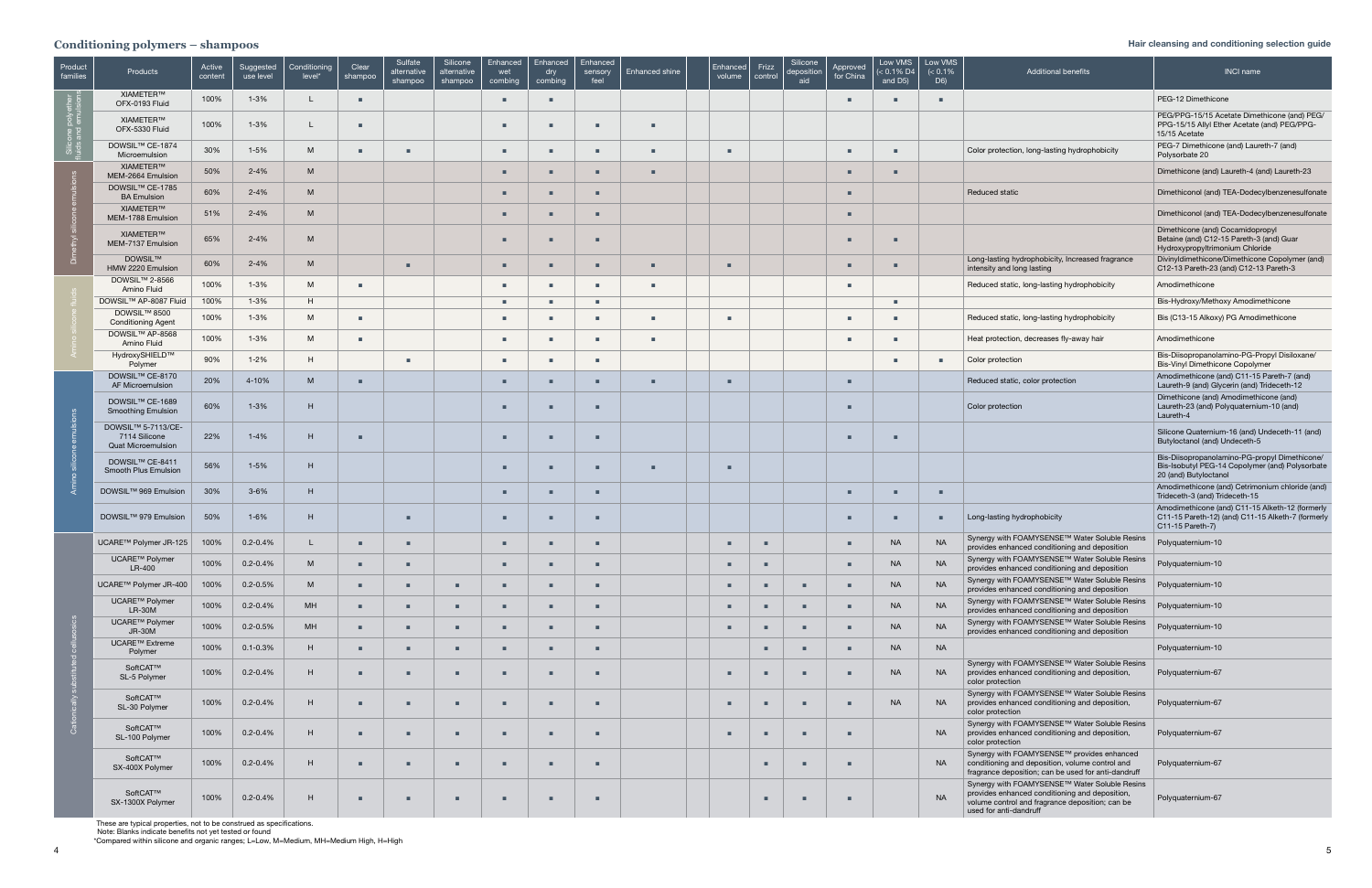### **Additional solutions – shampoo formulations**

| Function                             | Product family                            | Products                                                          | Active<br>content    | Recommended<br>use level in a<br>formulation | <b>INCI name</b>                                   | Key features and benefits                                                                                                                                                                                                                    | Approved<br>for China | Sutainability claim                                                        |
|--------------------------------------|-------------------------------------------|-------------------------------------------------------------------|----------------------|----------------------------------------------|----------------------------------------------------|----------------------------------------------------------------------------------------------------------------------------------------------------------------------------------------------------------------------------------------------|-----------------------|----------------------------------------------------------------------------|
| Appearance                           | Opacifiers                                | <b>OPULYN™</b><br>301 Opacifier                                   | 40%                  | $0.1 - 1.0%$                                 | Styrene/Acrylates<br>Copolymer                     | Used to create a rich, creamy or<br>lotionized look and feel. Excellent<br>formulation compatibility and stability                                                                                                                           | п                     |                                                                            |
|                                      |                                           | EcoSense <sup>™</sup> 1200<br>Surfactant                          | 50%                  | 1-15%                                        | Lauryl Glucoside                                   | Family of naturally derived, readily                                                                                                                                                                                                         | ٠                     | Cosmos, Ecocert                                                            |
| Cleansing                            | Surfactants                               | EcoSense™<br>919 Surfactant                                       | 50%                  | 1-15%                                        | Coco-Glucoside                                     | biodegradable surfactants. Excellent<br>flash foaming, good rinseability and<br>mildness to the skin. Preservative-free                                                                                                                      | п                     | Cosmos, Rspo,<br>Ecocert                                                   |
|                                      |                                           | EcoSense <sup>™</sup> 3000<br>Surfactant                          | 51%                  | 1-15%                                        | Decyl Glucoside                                    | and compatible with a broad range of<br>personal care ingredients                                                                                                                                                                            | п                     | Cosmos, Rspo,<br>Ecocert. Natural<br><b>Origin Content</b><br>(ISO 16128), |
|                                      | Cellulosic<br>Thickeners                  | CELLOSIZE™<br>Texture 40-0202<br>Hydroxypropyl<br>Methylcellulose | 100%                 | $0.2 - 1.5%$                                 | Hydroxypropyl<br>Methylcellulose                   | Enhances foam generation, providing<br>rich, creamy cleansing formulas. Enables<br>low surfactant formulas with improved<br>mildness and fragrance deposition                                                                                | п                     |                                                                            |
|                                      | Nonionic<br>Polymers of EO                | FOAMYSENSE™<br>Water Soluble<br><b>Resins Series</b>              | 100%                 | $0.05 - 0.2%$                                | PEG-X*                                             | Improves the foam and feel in shampoo                                                                                                                                                                                                        | ٠                     |                                                                            |
| Sensory<br>enhancement-<br>lubricity | Nonionic<br>Polymers of EO                | FOAMYSENSE™<br><b>Water Soluble</b><br><b>Resins Series</b>       | 100%                 | $0.05 - 0.2%$                                | $PEG-X^*$                                          | Enhances wet combing of shampoos.<br>Synergistic with SoftCAT™ and<br>UCARE™ polymers for conditioning<br>and deposition. Enhances sensory feel<br>of product, including providing slip/<br>lubricious in-wash feel and smooth<br>after-feel | ■                     |                                                                            |
|                                      |                                           | ACULYN™ Excel<br><b>Rheology Modifier</b>                         | 31%                  | 4-8%                                         | <b>Acrylates Copolymer</b>                         | Excellent suspension and clarity at low<br>pH (< 6.5)                                                                                                                                                                                        | п                     |                                                                            |
|                                      | ACULYN™                                   | ACULYN™ 22<br><b>Rheology Modifier</b>                            | 30%                  | $2 - 8%$                                     | Acrylates/Steareth-20<br>Methacrylate Copolymer    | First choice for shampoo. Broad<br>surfactant compatibility. Slightly<br>elongational texture. A very efficient<br>thickener for difficult-to-thicken<br>surfactant systems                                                                  | ٠                     |                                                                            |
|                                      | Rheology<br>Modifiers:<br>Hydrophobically | ACULYN™ 28<br>Rheology Modifier                                   | 20%                  | 4-8%                                         | Acrylates/Beheneth-25<br>Methacrylate Copolymer    | Most efficient thickener for viscosity<br>build. Jelly-like texture                                                                                                                                                                          | п                     |                                                                            |
|                                      | Modified ASE<br>(HASE)                    | ACULYN™ 88<br><b>Rheology Modifier</b>                            | 29%                  | $2 - 7%$                                     | Acrylates/Steareth-20<br>Methacrylate Crosspolymer | Crosslinked. Honey-like flow. Some<br>suspension                                                                                                                                                                                             | $\blacksquare$        |                                                                            |
| odifiers, thickeners and texturizers |                                           | ACULYN™<br>U Rheology<br>Modifier                                 | 30%                  | $3 - 8%$                                     | Acrylates/Beheneth-25<br>Methacrylate Copolymer    | Ideal for sulfate-free formulations, can<br>thicken clear gel systems, salt tolerant,<br>thickens hard-to-thicken AA surfactant-<br>based systems, viscosity synergy with<br>UCARE <sup>™</sup> cationic polymer                             | ▬                     |                                                                            |
|                                      | ACULYN™<br>Rheology<br>Modifiers:         | ACULYN™ 38<br><b>Rheology Modifier</b>                            | 29%                  | $2 - 7%$                                     | Acrylates/Vinyl<br>Neodecanoate<br>Crosspolymer    | Good for suspension at neutral pH                                                                                                                                                                                                            | п                     |                                                                            |
|                                      | Alkali Swellable<br>Emulsion (ASE)        | ACULYN™<br>33A Rheology<br>Modifier                               | 28%                  | $2 - 7%$                                     | Acrylates copolymer                                | Good suspending properties for<br>non-clear systems                                                                                                                                                                                          |                       |                                                                            |
| Rheology m                           |                                           | CELLOSIZE™<br><b>PCG-10</b><br>Hydroxyethyl<br>Cellulose          | 100%                 | $0.2 - 1%$                                   | Hydroxyethyl Cellulose                             | Nonionic water-soluble thickeners that<br>provide efficient thickening and viscosity                                                                                                                                                         | п                     |                                                                            |
|                                      | Cellulosic<br><b>Thickeners</b>           | CELLOSIZE™<br>QP Series<br>Hydroxyethyl<br>Cellulose              | 100%                 | $0.2 - 1.5%$                                 | Hydroxyethyl Cellulose                             | modification with broad compatibility.<br>Dispersible in cold water                                                                                                                                                                          | ٠                     | Non-GMO Wood<br>PECF certified**                                           |
|                                      |                                           | CELLOSIZE™<br>Texture 40 Series<br>Hydroxypropyl                  | 100%                 | $0.2 - 1.5%$                                 | Hydroxypropyl<br>Methylcellulose                   | Nonionic water-soluble cellulosic<br>polymer that provides thickening.<br>Exhibits foam enhancement properties<br>in cleansing applications                                                                                                  |                       | Non-GMO                                                                    |
|                                      | Copolymers of                             | <b>UCON™</b><br>50-HB-660<br>Libricant                            | 100%<br>0.025-0.125% |                                              | PPG-12-Buteth-16                                   | In surfactant-thickened shampoo<br>systems, UCON™ fluids can be used                                                                                                                                                                         | ٠                     |                                                                            |
| Viscosity control<br>EO and PO       |                                           | <b>UCON™</b><br>50-HB-3520<br>Lubricant                           | 100%                 | 0.025-0.125%                                 | PPG-28-Buteth-35                                   | for fine control of viscosity to meet<br>performance and aesthetic benefits                                                                                                                                                                  | п                     |                                                                            |

These are typical properties, not to be construed as specifications.

\*INCI name will depend on FOAMYSENSE™ Water Soluble Resin product chosen

\*\*Except for CELLOSIZE™ HEC QP-100MH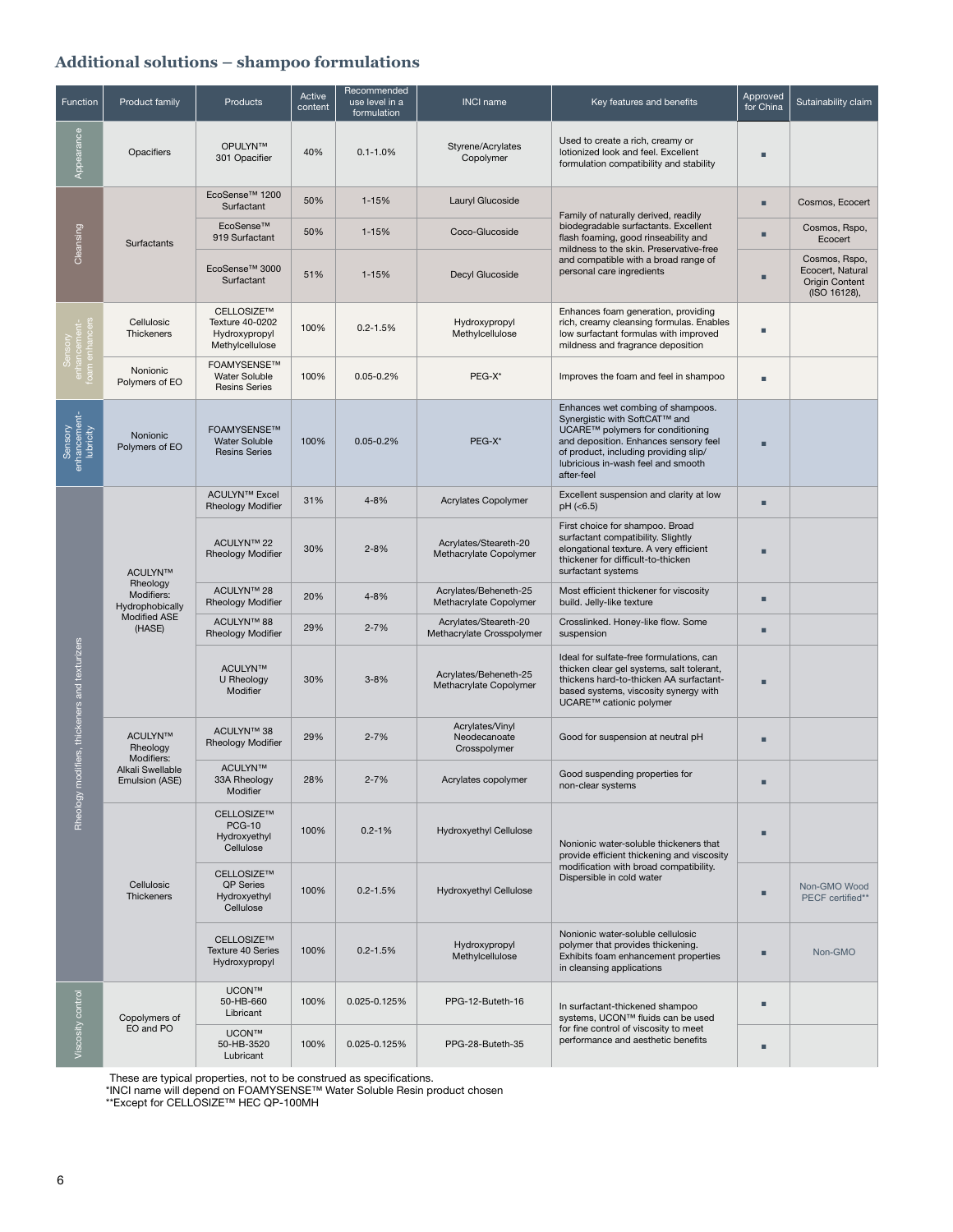

# *Rinse-off conditioners*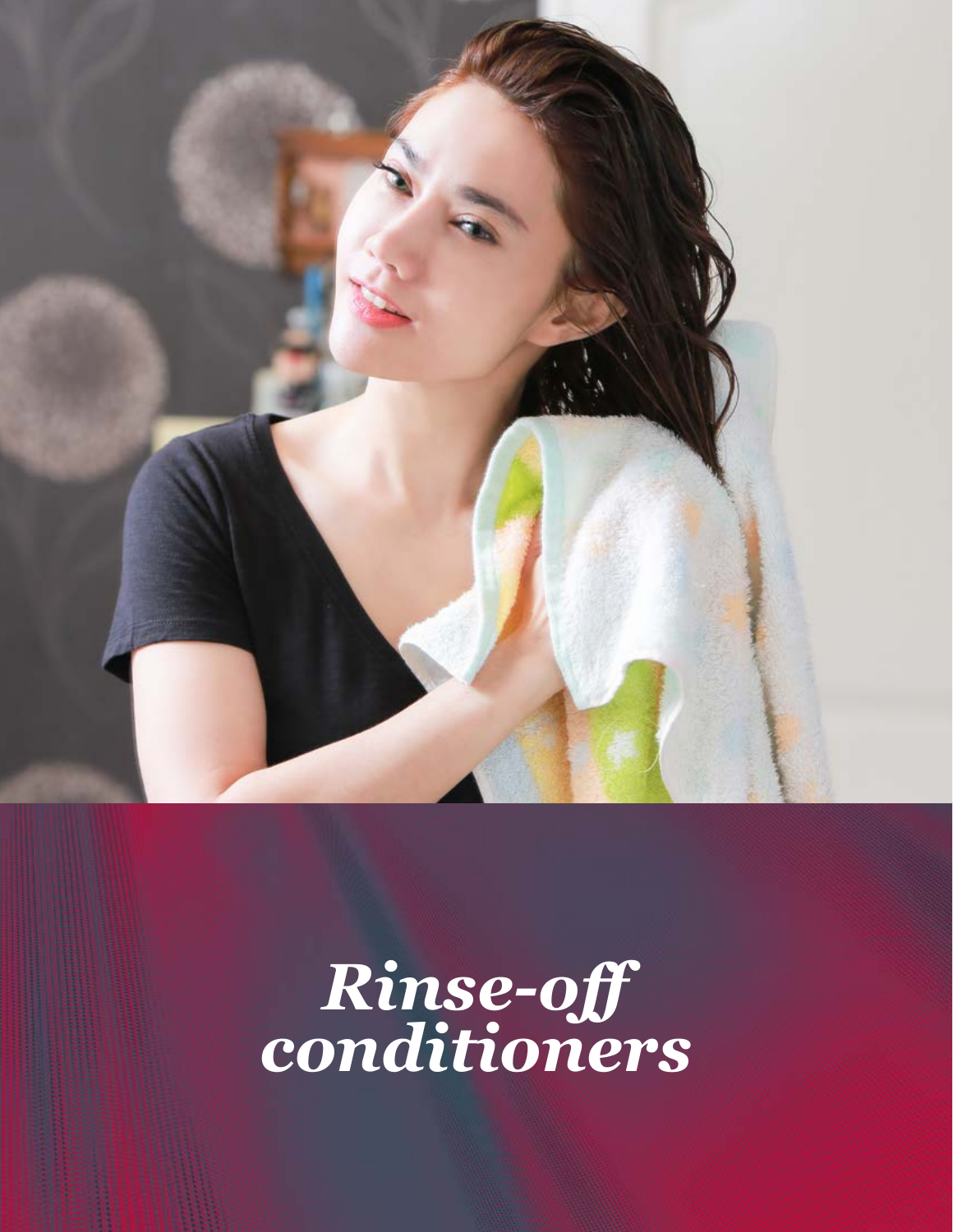### **Conditioning polymers – rinse-off conditioners**

| Product<br>families             | Products                                                   | Active<br>content | Recommended<br>use level in a<br>formulation | Conditioning<br>level* | Clear<br>systems | Cleansing<br>conditioner | Enhanced<br>wet<br>combing | Enhanced<br>dry combing | Enhanced<br>dry sensory<br>feel | Enhanced<br>shine | Reduced<br>static | Enhanced<br>volume | Color<br>protection | Long-lasting<br>hydrophobicity | Reduced<br>breakage and<br>split ends | Approved<br>for China | Low VMS<br>$< 0.1\%$ D4<br>and D5) | <b>Additional benefits</b>                                                                                            | <b>INCI name</b>                                                                                                          |
|---------------------------------|------------------------------------------------------------|-------------------|----------------------------------------------|------------------------|------------------|--------------------------|----------------------------|-------------------------|---------------------------------|-------------------|-------------------|--------------------|---------------------|--------------------------------|---------------------------------------|-----------------------|------------------------------------|-----------------------------------------------------------------------------------------------------------------------|---------------------------------------------------------------------------------------------------------------------------|
|                                 | XIAMETER™<br>OFX-0193 Fluid                                | 100%              | $1 - 3%$                                     |                        | л                |                          | $\blacksquare$             |                         | ×                               |                   |                   |                    |                     |                                |                                       |                       | л                                  |                                                                                                                       | PEG-12 Dimethicone                                                                                                        |
| Silicone<br>polyether<br>fluids | XIAMETER™<br>OFX-5330 Fluid                                | 100%              | $1 - 4%$                                     |                        | л                |                          | п                          | п                       | л                               |                   |                   |                    |                     |                                |                                       |                       |                                    |                                                                                                                       | PEG/PPG-15/15 Acetate Dimethicone (and) PEG/PPG-<br>15/15 Allyl Ether Acetate (and) PEG/PPG-15/15 Acetate                 |
|                                 | XIAMETER™<br>PMX-1501 Fluid                                | 15%               | $2 - 6%$                                     | M                      |                  |                          | $\blacksquare$             | п                       | л                               | m.                | л.                |                    |                     |                                |                                       | <b>F</b>              |                                    | Decreases fly-away hair                                                                                               | Cyclopentasiloxane (and) Dimethiconol                                                                                     |
|                                 | XIAMETER™<br>PMX-1503 Fluid                                | 12%               | $2 - 4%$                                     | M                      |                  |                          | $\blacksquare$             | п                       |                                 | <b>II</b>         | ш                 |                    |                     |                                |                                       | п.                    |                                    |                                                                                                                       | Dimethicone (and) Dimethiconol                                                                                            |
|                                 | <b>DOWSIL™</b><br>PMX-1504 Fluid                           | 27%               | $1 - 3%$                                     | M                      |                  |                          | $\blacksquare$             | п                       | л                               | л.                | ш                 |                    |                     |                                | л                                     | - 11                  | л.                                 |                                                                                                                       | C11-13 Isoparaffin (and) Isohexadecane (and) Dimethiconol                                                                 |
|                                 | DOWSIL™<br>PMX-1505 Fluid                                  | 15%               | $2 - 6%$                                     | M                      |                  |                          | $\blacksquare$             | п                       | п                               | ×.                | ×.                |                    |                     |                                | ш                                     | п.                    | <b>II</b>                          |                                                                                                                       | Isododecane (and) Dimethiconol                                                                                            |
|                                 | <b>DOWSIL™</b><br>PMX-1507 Fluid                           | 18.5%             | 1.6-4.9%                                     | M                      |                  |                          | п.                         | п                       | п                               | л.                | ш                 |                    |                     |                                | п                                     | п.                    | л.                                 |                                                                                                                       | Dimethicone (and) Dimethiconol                                                                                            |
|                                 | DOWSIL™<br>PMX-1508 Fluid                                  | 20.5%             | $1.5 - 4.4%$                                 | M                      |                  |                          | $\blacksquare$             |                         | п                               | ×.                | л.                |                    |                     |                                |                                       | п.                    | л.                                 |                                                                                                                       | C13-15 Alkane (and) Dimethiconol                                                                                          |
|                                 | XIAMETER™<br>MEM-2664 Emulsion                             | 50%               | $2 - 4%$                                     | M                      |                  |                          | $\blacksquare$             | п                       | п                               |                   | <b>III</b>        |                    |                     |                                |                                       | <b>III</b>            | $\sim$                             |                                                                                                                       | Dimethicone (and) Laureth-4 (and) Laureth-23                                                                              |
|                                 | DOWSIL™ HMW 2220<br>Non-Ionic Emulsion                     | 60%               | $1 - 3%$                                     | M                      |                  |                          | <b>F</b>                   | п                       | п                               |                   |                   |                    | л.                  |                                |                                       | <b>III</b>            | п                                  |                                                                                                                       | Divinyldimethicone/Dimethicone Copolymer (and) C12-13<br>Pareth-23 (and) C12-13 Pareth-3                                  |
|                                 | DOWSIL™<br>2-8566 Amino Fluid                              | 100%              | $1 - 4%$                                     | M                      |                  |                          | $\blacksquare$             | п                       | п                               |                   | $\blacksquare$    |                    | п.                  |                                |                                       | п.                    |                                    |                                                                                                                       | Amodimethicone                                                                                                            |
|                                 | DOWSIL™ AP-8087 Fluid                                      | 100%              | $1 - 4%$                                     | M                      |                  |                          | <b>F</b>                   | п                       | п                               |                   |                   |                    | $\blacksquare$      | п                              |                                       |                       | п                                  |                                                                                                                       | Bis-Hydroxy/Methoxy Amodimethicone                                                                                        |
|                                 | DOWSIL™ 8500<br><b>Conditioning Agent</b>                  | 100%              | $1 - 2%$                                     | н                      | - 11             |                          | $\blacksquare$             | $\blacksquare$          | п                               | ×                 | $\blacksquare$    | п                  | п.                  | п                              |                                       | п.                    | ×                                  |                                                                                                                       | Bis (C13-15 Alkoxy) PG Amodimethicone                                                                                     |
|                                 | DOWSIL™ AP-8568<br>Amino Fluid                             | 100%              | $1 - 4%$                                     | M                      |                  |                          | $\blacksquare$             | п                       | п                               |                   | л.                |                    | п.                  |                                |                                       | п.                    | ×                                  | Heat protection, decreases<br>fly-away hair                                                                           | Amodimthicone                                                                                                             |
|                                 | HydroxySHIELD™ Polymer                                     | 90%               | $1 - 2%$                                     | H.                     | п                | л                        | ×.                         | л                       | п                               |                   |                   |                    | л.                  | ×                              | $\blacksquare$                        |                       | л.                                 | Heat protection, fast drying                                                                                          | Bis-Diisopropanolamino-PG-Propyl Disiloxane/Bis-Vinyl<br>Dimethicone Copolymer                                            |
|                                 | DOWSIL™ CE-8170<br>AF Microemulsion                        | 20%               | 2-10%                                        | M                      | п                |                          | $\blacksquare$             | п                       | п                               | $\blacksquare$    | л.                | $\blacksquare$     | л.                  |                                |                                       | $\Box$                |                                    |                                                                                                                       | Amodimethicone (and) C11-15 Pareth-7 (and) Laureth-9<br>(and) Glycerin (and) Trideceth-12                                 |
|                                 | DOWSIL™ CE-1689<br><b>Smoothing Emulsion</b>               | 60%               | $1 - 3%$                                     | M                      |                  |                          |                            | п                       | п                               |                   |                   |                    |                     |                                |                                       | л.                    |                                    |                                                                                                                       | Dimethicone (and) Amodimethicone (and) Laureth-23 (and)<br>Polyquaternium-10 (and) Laureth-4                              |
|                                 | DOWSIL™ CE-7081/<br>CE-7080 Smart Style                    | 24%               | $2 - 8%$                                     | H                      |                  | $\blacksquare$           | $\blacksquare$             | <b>F</b>                | - 11                            |                   |                   |                    | п.                  | п                              | ш                                     |                       |                                    |                                                                                                                       | Silicone Quaternium-16/Glycidoxy Dimethicone<br>Crosspolymer (and) Undeceth-11 (and) Undeceth-5                           |
|                                 | XIAMETER™<br>MEM-0949 Emulsion                             | 36%               | $2 - 6%$                                     | н                      |                  |                          | п.                         | л.                      | п                               | <b>COL</b>        | л.                | ш                  | and the             |                                |                                       | л.                    |                                    | Fast drying                                                                                                           | Amodimethicone (and) Cetrimonium Chloride (and)<br>Trideceth-12                                                           |
|                                 | DOWSIL™ 969 Emulsion                                       | 30%               | $3 - 7%$                                     | H                      |                  | $\mathbf{u}$             | $\blacksquare$             | $\blacksquare$          | п                               | л.                |                   |                    |                     | п                              |                                       | л.                    | m.                                 | Heat protection, fast drying,<br>ease of styling                                                                      | Amodimethicone (and) Cetrimonium chloride (and)<br>Trideceth-3 (and) Trideceth-15                                         |
|                                 | DOWSIL™ 979 Emulsion                                       | 50%               | $1 - 6%$                                     | н                      |                  | $\blacksquare$           | п                          | п                       |                                 | <b>II</b>         |                   |                    |                     | л                              | п                                     | $\Box$                | $\mathbf{H}$ .                     | Fast drying, effective at low<br>use level, effective deposition,<br>homogeneous hair coverage                        | Amodimethicone (and) C11-15 Alketh-12 (formerly<br>C11-15 Pareth-12) (and) C11-15 Alketh-7 (formerly<br>C11-15 Pareth-7)  |
|                                 | DOWSIL™ 5-7113/CE-7114<br>Silicone Quat Microemulsion      | 22%               | $2 - 6%$                                     | Н.                     | л                | $\mathbf{u}$             | л.                         | л.                      | п                               |                   | л.                | ш                  | л.                  |                                | п                                     | $\blacksquare$        | л.                                 | Fast drying                                                                                                           | Silicone Quaternium-16 (and) Undeceth-11 (and)<br>Butyloctanol (and) Undeceth-5                                           |
|                                 | DOWSIL <sup>™</sup> CE-8411 Smooth<br><b>Plus Emulsion</b> | 56%               | $1 - 5%$                                     | н                      |                  | $\blacksquare$           | п                          | п                       | п                               | ×.                |                   | $\blacksquare$     | п.                  |                                | л                                     |                       |                                    | Fast drying, heat protection                                                                                          | Bis-Diisopropanolamino-PG-propyl Dimethicone/Bis-<br>Isobutyl PEG-14 Copolymer (and) Polysorbate 20 (and)<br>Butyloctanol |
|                                 | UCARE™ Extreme Polymer                                     | 100%              | $0.1 - 0.3\%$                                | н                      | <b>II</b>        | $\blacksquare$           | <b>II</b>                  | $\blacksquare$          | <b>III</b>                      |                   |                   |                    |                     | ш                              | п.                                    | л.                    | <b>NA</b>                          | Improved styling and<br>manageability, enhanced oil<br>deposition, heat protection, frizz<br>control, fiber alignment | Polyquaternium-10                                                                                                         |
|                                 | SoftCAT™ SX-1300X Polymer                                  | 100%              | $0.2 - 0.4%$                                 | H                      | л                | ×                        | п                          | ш                       | л                               | <b>Filte</b>      |                   |                    |                     |                                |                                       |                       | <b>NA</b>                          | Volume and frizz control, synergy<br>with FOAMYSENSE™ Water<br>Soluble Resins for enhanced<br>conditioning benefits   | Polyquaternium-67                                                                                                         |

These are typical properties, not to be construed as specifications. Note: Blanks indicate benefits not yet tested or found  $\blacksquare$ 

\*Compared within silicone and organic ranges; L=Low, M=Medium, MH=Medium High, H=High

### Hair cleansing and conditioning selection guide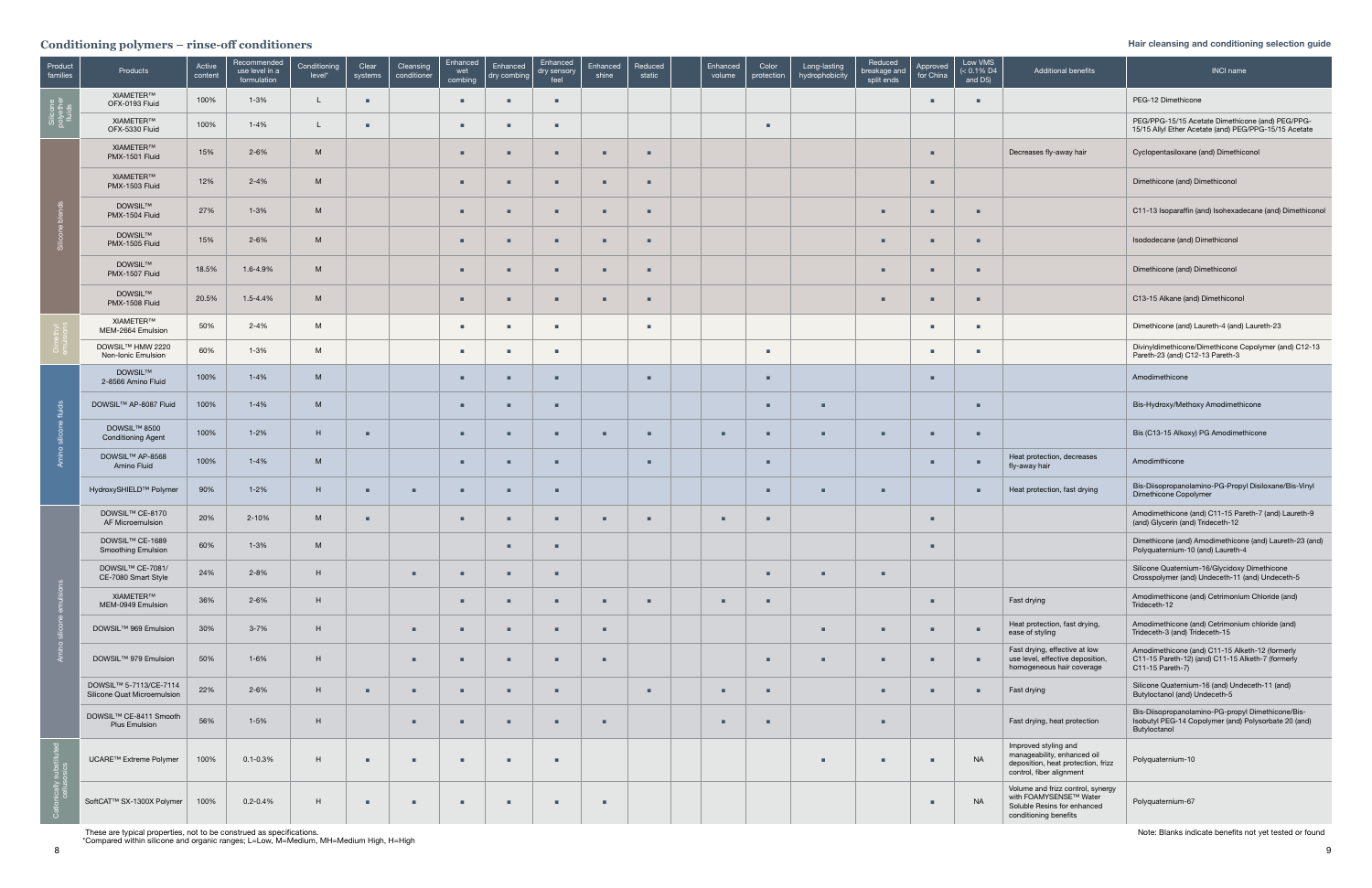### **Additional solutions – rinse-off conditioners**

| Function                                       | Product family                                                                 | Products                                                            | Active<br>content | Recommended<br>use level in a<br>formulation | <b>INCI name</b>                                       | Key features and benefits                                                                                                                                                                                        | Approved<br>for China |
|------------------------------------------------|--------------------------------------------------------------------------------|---------------------------------------------------------------------|-------------------|----------------------------------------------|--------------------------------------------------------|------------------------------------------------------------------------------------------------------------------------------------------------------------------------------------------------------------------|-----------------------|
| Appearance                                     | <b>Opacifiers</b>                                                              | OPULYN™ 303B<br>Opacifier                                           | 40%               | $0.1 - 1.0%$                                 | Styrene/Acrylamide<br>Copolymer                        | Used to create a rich, creamy, or<br>lotionized look and feel. Excellent<br>formulation compatibility and stability                                                                                              |                       |
| Sensory enhancement-<br>lubricity              | Nonionic<br>Polymers<br>of EO                                                  | FOAMYSENSE™<br><b>Water Soluble</b><br><b>Resin Series</b>          | 100%              | $0.05 - 0.2%$                                | PEG-X*                                                 | Enhances wet combing and provides<br>soft feel and smooth application;<br>also adds aqueous thickening.<br>Synergistic with SoftCAT™ and<br>UCARE™ polymers for conditioning<br>and deposition.                  |                       |
|                                                | Copolymers of<br>EO and PO                                                     | <b>Fluid AP</b>                                                     | $~100\%$          | $0.2 - 10%$                                  | PPG-14 Butyl Ether                                     | Enhances shine and sensory feel.<br>High spreadability emollient that<br>enhances conditioning and volume<br>control, with smooth after-feel                                                                     |                       |
|                                                | ACULYN™<br>Rheology<br>Modifiers:<br>Hydrophobically                           | ACULYN™<br>44 Rheology<br>Modifier                                  | 35%               | $1 - 5%$                                     | PEG-150/Decyl<br>Alcohol/SMDI<br>Copolymer             | Nonionic. Good for difficult-to-<br>thicken systems. Excellent salt, pH<br>and cationic tolerance. Hydrophobic<br>materials needed with which to<br>associate. Creamy texture                                    |                       |
|                                                | Modified<br>Ethoxylated<br>Urethanes<br>(HEUR)                                 | ACULYN™<br>46N Rheology<br>Modifier                                 | 19%               | $1 - 5%$                                     | PEG-150/Stearyl<br>Alcohol/SMDI<br>Copolymer           | More efficient than ACULYN™ 44.<br>Nonionic. Good for difficult-to-<br>thicken systems. Excellent salt, pH<br>and cationic tolerance. Hydrophobic<br>materials needed with which to<br>associate. Creamy texture |                       |
| Rheology modifiers, thickeners and texturizers | ACULYN™<br>Rheology<br>Modifiers:<br>Hydrophobically<br>Modified ASE<br>(HASE) | ACULYN™<br>U Rheology<br>Modifier                                   | 30%               | $3 - 8%$                                     | Acrylates/<br>Beheneth-25<br>Methacrylate<br>Copolymer | Can provide high thickening and<br>shear-thinning performance                                                                                                                                                    |                       |
|                                                |                                                                                | CELLOSIZE™<br><b>QP Series</b>                                      | 100%              | $0.2 - 1%$                                   | Hydroxyethyl<br>Cellulose                              | Nonionic water-soluble thickeners<br>that provide efficient thickening and<br>viscosity modification with broad<br>compatibility. Dispersible in cold water.<br>Non-GMO Wood PECF certified**                    |                       |
|                                                | Cellulosic<br><b>Thickeners</b>                                                | CELLOSIZE™<br><b>PCG-10</b><br>Hydroxyethyl<br>Cellulose            | 100%              | $0.2 - 1%$                                   | Hydroxyethyl<br>Cellulose                              | Nonionic water-soluble thickeners<br>that provide efficient thickening and<br>viscosity modification with broad<br>compatibility. Dispersible in cold water.                                                     |                       |
|                                                |                                                                                | CELLOSIZE™<br>Texture 40 Series<br>Hydroxypropyl<br>Methylcellulose | 100%              | $0.2 - 0.5%$                                 | Hydroxypropyl<br>Methylcellulose                       | Nonionic water-soluble cellulosic<br>polymer that provides thickening                                                                                                                                            |                       |

These are typical properties, not to be construed as specifications.

\*INCI name will depend on FOAMYSENSE™ Water Soluble Resin product product chosen

\*\*Except for CELLOSIZE™ HEC QP-100MH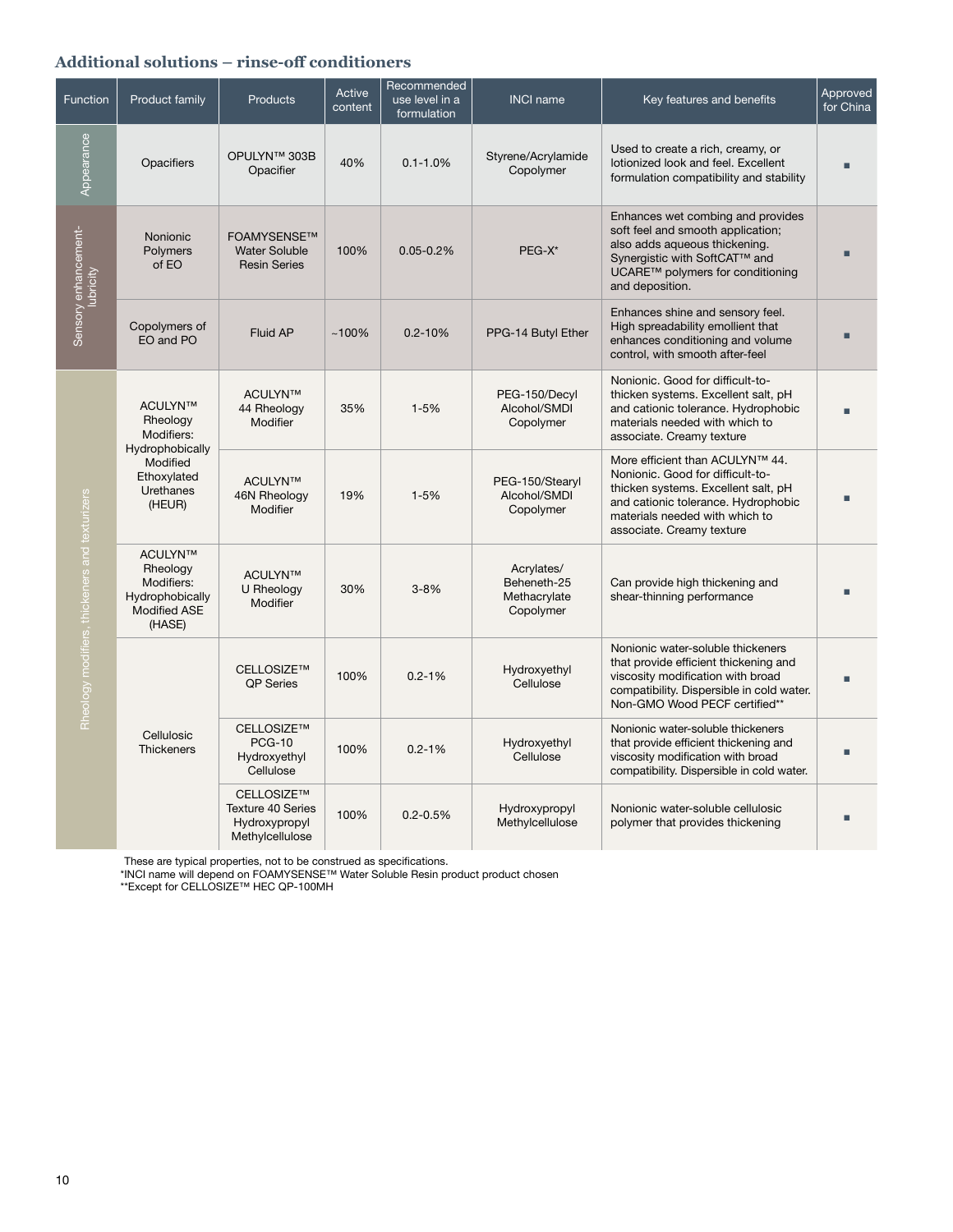

# *Leave-in conditioners*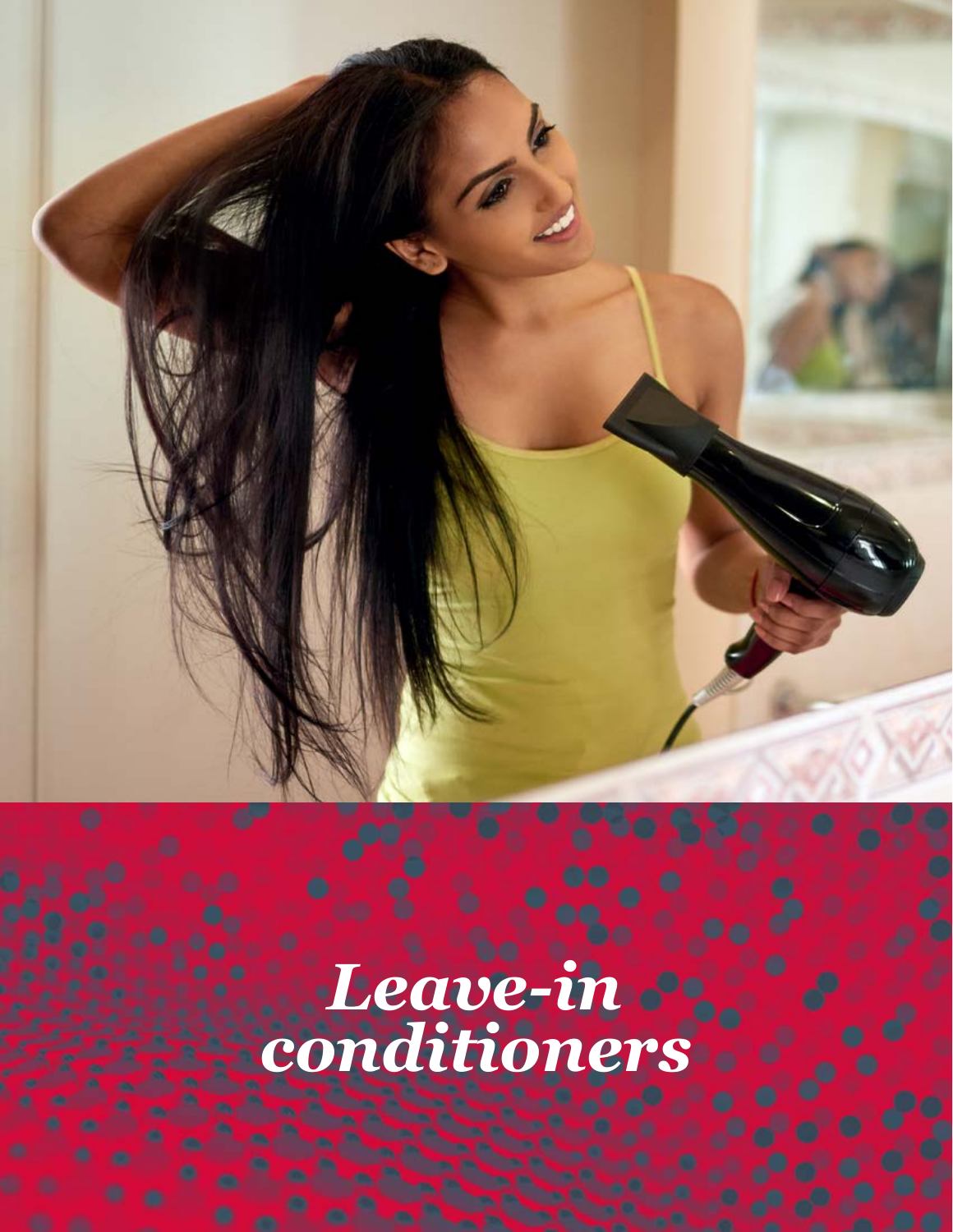### **Conditioning polymers – leave-in conditioners**

| Product<br>families | Products                                                   | Active<br>content | Recommended<br>use level in a<br>formulation | Conditioning<br>level* | Clear<br>products             | Anhydrous <sub></sub><br>water-based<br>formulation* | Enhanced<br>vet combing | Enhanced<br>dry combing | Enhanced dry<br>sensory feel | Enhanced<br>shine | Reduced<br>static | Color<br>protection | Heat<br>protection | Fast<br>drying | Frizz<br>control | Long-lasting<br>hydrophobicity | Ease and long-<br>lasting styling | Approved<br>for China | Low VM<br>$(<0.1\%$ in<br>D4 and D5) | Low VMS<br><0.1% in D6) | <b>Additional benefits</b>                                                     | <b>INCI name</b>                                                                                                            |
|---------------------|------------------------------------------------------------|-------------------|----------------------------------------------|------------------------|-------------------------------|------------------------------------------------------|-------------------------|-------------------------|------------------------------|-------------------|-------------------|---------------------|--------------------|----------------|------------------|--------------------------------|-----------------------------------|-----------------------|--------------------------------------|-------------------------|--------------------------------------------------------------------------------|-----------------------------------------------------------------------------------------------------------------------------|
|                     | XIAMETER™<br>OFX-0193 Fluid                                | 100%              | $1 - 5%$                                     |                        |                               | W                                                    |                         |                         | $\blacksquare$               |                   |                   |                     |                    |                |                  |                                |                                   | п.                    |                                      | $\Box$                  | Resin plasticizer                                                              | PEG-12 Dimethicone                                                                                                          |
|                     | XIAMETER™<br>OFX-5330 Fluid                                | 100%              | $1 - 5%$                                     |                        | ٠                             | W                                                    |                         | л.                      | $\blacksquare$               | $\blacksquare$    |                   |                     |                    |                |                  |                                |                                   |                       |                                      |                         |                                                                                | PEG/PPG-15/15 Acetate Dimethicone<br>(and) PEG/PPG-15/15 Allyl Ether Acetate<br>(and) PEG/PPG-15/15 Acetate                 |
|                     | DOWSIL™ CE-1874<br>Microemulsion                           | 30%               | $1 - 5%$                                     |                        | ٠                             | W                                                    |                         |                         | л.                           |                   |                   |                     |                    |                |                  |                                |                                   | - 8                   |                                      |                         |                                                                                | PEG-7 Dimethicone (and) Laureth-7 (and)<br>Polysorbate 20                                                                   |
|                     | XIAMETER™<br>PMX-1501 Fluid                                | 15%               | 2-20%                                        | M                      | (Anhydrous)                   | AW                                                   |                         |                         |                              | п                 |                   |                     |                    |                |                  |                                |                                   | -                     |                                      |                         | Reduced frizz                                                                  | Cyclopentasiloxane (and) Dimethiconol                                                                                       |
|                     | XIAMETER™<br>PMX-1503 Fluid                                | 12%               | 2-10%                                        | M                      | . .<br>(Anhydrous)            | AW                                                   |                         | п                       | л.                           | л                 |                   |                     | п                  |                | ٠                |                                |                                   | -                     |                                      |                         |                                                                                | Dimethicone (and) Dimethiconol                                                                                              |
|                     | DOWSIL™ CB 3046 Fluid                                      | 100%              | 5-15%                                        | M                      | (Anhydrous)                   | AW                                                   |                         |                         |                              |                   |                   |                     | п                  |                |                  |                                | ٠                                 |                       |                                      |                         | Volume control, fiber alignment,<br>curl definition                            | Dimethicone (and) Phenyl Trimethicone<br>(and) Trimethylsiloxysilicate (and)<br>Dimethiconol                                |
|                     | DOWSIL™ 3901<br><b>Liquid Satin Blend</b>                  | 6.25%             | 3-20%                                        | M                      | $\blacksquare$<br>(Anhydrous) | AW                                                   |                         | п.                      | п.                           | ٠                 | п                 |                     | п                  |                |                  |                                | ٠                                 |                       |                                      |                         | Curl retention and definition,<br>fiber alignment                              | Dimethicone (and) Dimethicone/Vinyl<br>Dimethicone Crosspolymer                                                             |
|                     | DOWSIL™ 3903<br><b>Liquid Satin Blend</b>                  | 7-8%              | $0.5 - 10%$                                  | M                      | (Anhydrous)                   | AW                                                   |                         |                         | л.                           | п                 | п                 |                     |                    |                |                  |                                | $\blacksquare$                    |                       |                                      |                         | Curl retention and definition,<br>reduce frizz and fly-away hairs              | Isododecane(and) Dimethicone/Vinyl<br>Dimethicone Crosspolymer                                                              |
|                     | <b>DOWSIL™</b><br>PMX-1504 Fluid                           | 27%               | 14-40%                                       | M                      | . .<br>(Anhydrous)            | AW                                                   |                         | л.                      | л.                           | <b>F</b>          |                   |                     | п                  |                | л.               |                                |                                   | -                     |                                      | <b>F</b>                | Imparts split end repair,<br>reduced friction                                  | C11-13 Isoparaffin (and) Isohexadecane<br>(and) Dimethiconol                                                                |
|                     | DOWSIL™<br>PMX-1505 Fluid                                  | 15%               | 20-60%                                       | M                      | $\blacksquare$<br>(Anhydrous) | AW                                                   |                         | ٠                       | - 11                         | п                 |                   |                     | ▬                  |                | п.               |                                |                                   | - 11                  |                                      |                         | Imparts split end repair, reduced<br>friction, volume control                  | Isododecane (and) Dimethiconol                                                                                              |
|                     | <b>DOWSIL™</b><br>PMX-1507 Fluid                           | 18.5%             | 4-55%                                        | M                      | . .<br>(Anhydrous)            | AW                                                   |                         | п                       | л.                           | п                 |                   |                     | п                  |                |                  |                                |                                   |                       |                                      | $\blacksquare$          | Imparts split end repair, reduced<br>friction, volume control                  | Dimethicone (and) Dimethiconol                                                                                              |
|                     | DOWSIL™<br>PMX-1508 Fluid                                  | 20.5%             | 5-44%                                        | M                      | <b>COL</b><br>(Anhydrous)     | AW                                                   |                         |                         | п.                           | п                 |                   |                     | ▬                  |                |                  |                                |                                   |                       |                                      |                         | Imparts split end repair, reduced<br>friction, volume control                  | C13-15 Alkane (and) Dimethiconol                                                                                            |
|                     | DOWSIL™ HMW 2220<br>Non-Ionic Emulsion                     | 60%               | $1 - 5%$                                     | M                      |                               | W                                                    |                         | л.                      | л.                           | п                 |                   | л.                  |                    | ٠              |                  |                                |                                   | . H                   |                                      |                         | Reduced breakage                                                               | Divinyldimethicone/Dimethicone<br>Copolymer (and) C12-13 Pareth-23 (and)<br>C12-13 Pareth-3                                 |
|                     | XIAMETER™<br>MEM-2664 Emulsion                             | 50%               | $1 - 5%$                                     | M                      |                               | W                                                    |                         |                         | л.                           |                   |                   |                     |                    |                |                  |                                |                                   |                       |                                      |                         |                                                                                | Dimethicone (and) Laureth-4 (and)<br>Laureth-23                                                                             |
|                     | DOWSIL™ 2-8566<br>Amino Fluid                              | 100%              | $1 - 5%$                                     | M                      |                               | AW                                                   |                         | п                       |                              | п                 | $\blacksquare$    |                     |                    |                |                  |                                |                                   |                       |                                      |                         |                                                                                | Amodimethicone                                                                                                              |
|                     | DOWSIL™ AP-8087 Fluid                                      | 100%              | $1 - 5%$                                     | M                      |                               | AW                                                   | п                       | п.                      | $\blacksquare$               | $\blacksquare$    | $\blacksquare$    | п.                  | п                  |                |                  |                                | $\blacksquare$                    |                       |                                      | п.                      |                                                                                | Bis-Hydroxy/Methoxy Amodimethicone                                                                                          |
|                     | DOWSIL™ 8500<br><b>Conditioning Agent</b>                  | 100%              | $2 - 6%$                                     | H                      | п                             | AW                                                   |                         |                         |                              | п                 |                   |                     |                    |                |                  |                                |                                   | п.                    |                                      |                         | Volume control                                                                 | Bis (C13-15 Alkoxy) PG Amodimethicone                                                                                       |
|                     | DOWSIL™ AP-8568<br>Amino Fluid                             | 100%              | $1 - 5%$                                     | M                      |                               | AW                                                   |                         | п                       | п.                           | п                 | п                 | п.                  |                    |                |                  |                                |                                   | - 11                  |                                      |                         | Reduced fly-away hairs                                                         | Amodimthicone                                                                                                               |
|                     | HydroxySHIELD™ Polymer                                     | 90%               | $1 - 2%$                                     | H                      | п                             | AW                                                   |                         |                         | $\blacksquare$               |                   |                   |                     |                    |                |                  |                                | п                                 |                       |                                      |                         | Reduced breakage, fiber alignment                                              | Bis-Diisopropanolamino-PG-Propyl<br>Disiloxane/Bis-Vinyl Dimethicone Copolymer                                              |
|                     | DOWSIL™ CE-8170<br>AF Microemulsion                        | 20%               | 2-10%                                        | M                      |                               | W                                                    |                         | ٠                       | ×                            | п                 | п                 |                     |                    |                |                  |                                |                                   | <b>D</b>              |                                      |                         |                                                                                | Amodimethicone (and) C11-15 Pareth-7<br>(and) Laureth-9 (and) Glycerin (and)<br>Trideceth-12                                |
|                     | DOWSIL™ CE-7081<br>/CE-7080 Smart Style                    | 24%               | $2 - 8%$                                     | H                      |                               | W                                                    |                         | ٠                       | $\blacksquare$               |                   |                   | л.                  |                    |                |                  |                                |                                   |                       |                                      |                         | Curl retention and definition, fiber<br>alignment, reduced breakage            | Silicone Quaternium-16/Glycidoxy<br>Dimethicone Crosspolymer (and)<br>Undeceth-11 (and) Undeceth-5                          |
|                     | XIAMETER™<br>MEM-0949 Emulsion                             | 36%               | $2 - 8%$                                     | H                      |                               | W                                                    |                         | ٠                       | л.                           | п                 | $\blacksquare$    | л.                  |                    | □              |                  |                                |                                   | - 11                  |                                      |                         |                                                                                | Amodimethicone (and) Cetrimonium<br>Chloride (and) Trideceth-12                                                             |
|                     | DOWSIL™ 969 Emulsion                                       | 30%               | 3-10%                                        | H                      |                               | W                                                    |                         |                         | - 8                          |                   |                   |                     | п                  |                |                  |                                | Ħ                                 |                       |                                      |                         | Reduced breakage, fiber alignment                                              | Amodimethicone (and) Cetrimonium<br>Chloride (and) Trideceth-3 (and) Trideceth-15                                           |
|                     | DOWSIL <sup>™</sup> 979 Emulsion                           | 50%               | $1 - 6%$                                     | H                      |                               | W                                                    | п                       | л.                      | <b>COL</b>                   | л.                |                   | <b>COL</b>          | п                  | ٠              |                  |                                | $\blacksquare$                    | л.                    |                                      | <b>FOR</b>              | Reduced breakage, fiber alignment                                              | Amodimethicone (and) C11-15 Alketh-12<br>(formerly C11-15 Pareth-12) (and) C11-15<br>Alketh-7 (formerly C11-15 Pareth-7)    |
|                     | DOWSIL™ 5-7113/<br>CE-7114 Silicone Quat<br>Microemulsion  | 22%               | $2 - 8%$                                     | H                      |                               | W                                                    |                         | $\mathbf{u}$            | <b>п.</b>                    |                   |                   | л.                  | п                  | ٠              |                  |                                |                                   | ×.                    |                                      |                         |                                                                                | Silicone Quaternium-16 (and) Undeceth-11<br>(and) Butyloctanol (and) Undeceth-5                                             |
|                     | DOWSIL™ CE-8411<br>Smooth Plus Emulsion                    | 56%               | $1 - 5%$                                     | H                      |                               | W                                                    |                         |                         |                              |                   |                   | л.                  |                    | п              |                  |                                | ٠                                 |                       |                                      |                         |                                                                                | Bis-Diisopropanolamino-PG-Propyl<br>Dimethicone/Bis-Isobutyl PEG-14<br>Copolymer (and) Polysorbate 20 (and)<br>Butyloctanol |
|                     | DOWSIL™ 556 Cosmetic<br>Grade Fluid                        | 100%              | $2 - 5%$                                     | $\mathbf{L}$           |                               | AW                                                   |                         | <b>A</b>                | . н.                         | $\pm$             |                   |                     |                    |                |                  |                                |                                   | $\blacksquare$        |                                      |                         |                                                                                | Phenyl Trimethicone                                                                                                         |
|                     | DOWSIL™ 2-2078 Fluid                                       | 100%              | $1 - 3%$                                     | $\mathsf{L}$           |                               | AW                                                   |                         | <b>A</b>                | <b>COL</b>                   | $\pm$             | <b>SOF</b>        | <b>COL</b>          | $\pm$              |                | <b>п.</b>        |                                |                                   |                       |                                      |                         | Volume control, fiber alignment                                                | Aminopropyl Phenyl Trimethicone                                                                                             |
|                     | DOWSIL™ 9509 /<br>PF-9510 Silicone<br>Elastomer Suspension | 65-68%            | 1-15%                                        | $\mathsf{L}$           |                               | AW                                                   |                         |                         | <b>A</b>                     |                   |                   | л.                  |                    |                |                  |                                |                                   |                       |                                      |                         | Sebum / oil absorption, powdery feel,<br>scalp moisturization, texture builder | Dimethicone/Vinyl Dimethicone<br>Crosspolymer (and) C12-14 Pareth-12                                                        |
|                     | DOWSIL™ EP-9801 Hydro<br><b>Cosmetic Powder</b>            | 100%              | $1 - 5%$                                     |                        |                               | AW                                                   |                         |                         | л.                           |                   |                   |                     |                    |                |                  |                                |                                   | $\blacksquare$        |                                      | <b>F</b>                | Sebum absorption, powdery feel                                                 | Dimethicone/Vinyl Dimethicone Crosspolymer<br>(and) Silica (and) Butylene Glycol                                            |
| ō                   | DOWSIL™ VM-2270<br><b>Aerogel Fine Particles</b>           | 100%              | $0.5 - 5%$                                   | $\mathsf{L}$           |                               | AW                                                   |                         |                         | л.                           |                   |                   |                     |                    |                |                  |                                |                                   |                       |                                      | <b>NA</b>               | Sebum / oil absorption, viscosity<br>enhancement of oil phase                  | Silica Silylate                                                                                                             |
|                     | DOWSIL™ OHX-0080 Fluid                                     | 100%              | 1-30%                                        | $\mathsf{L}$           | <b>COL</b><br>(Anhydrous)     | AW                                                   |                         |                         | л.                           |                   |                   |                     | $\blacksquare$     |                |                  |                                |                                   |                       |                                      | <b>F</b>                | Helps build viscosity in hair oils,<br>non-greasy effect                       | Dimethiconol                                                                                                                |
|                     | UCARE™ Polymer LR-30M                                      | 100%              | $0.2 - 0.4%$                                 | MH                     | л.                            |                                                      |                         | л.                      | <b>COL</b>                   | л.                |                   |                     |                    |                | <b>COL</b>       |                                |                                   | <b>COL</b>            | <b>NA</b>                            | <b>NA</b>               | Enhanced fragrance deposition                                                  | Polyquaternium-10                                                                                                           |
|                     | UCARE <sup>™</sup> Extreme Polymer                         | 100%              | $0.1 - 0.3\%$                                | H                      | $\blacksquare$                |                                                      |                         |                         |                              |                   |                   |                     | п                  |                | <b>A</b>         |                                | $\mathbf{H}$ .                    | - 11                  | <b>NA</b>                            | <b>NA</b>               | Curl retention                                                                 | Polyquaternium-10                                                                                                           |
|                     | SoftCAT™ SX-1300X Polymer 100%                             |                   | $0.2 - 0.4%$                                 | H                      | п                             |                                                      |                         |                         | ×                            | л                 |                   |                     |                    |                | п.               |                                |                                   |                       | <b>NA</b>                            | <b>NA</b>               | Synergy with FOAMYSENSE™ Water<br>Soluble Resins for enhanced<br>conditioning  | Polyquaternium-67                                                                                                           |

These are typical properties, not to be construed as specifications. Note: Blanks indicate benefits not yet tested or found

\*Compared within silicone and organic ranges; L=Low, M=Medium, MH=Medium High, H=High \*\* W= Water-Based, A=Anhydrous, AW=Both

### Hair cleansing and conditioning selection guide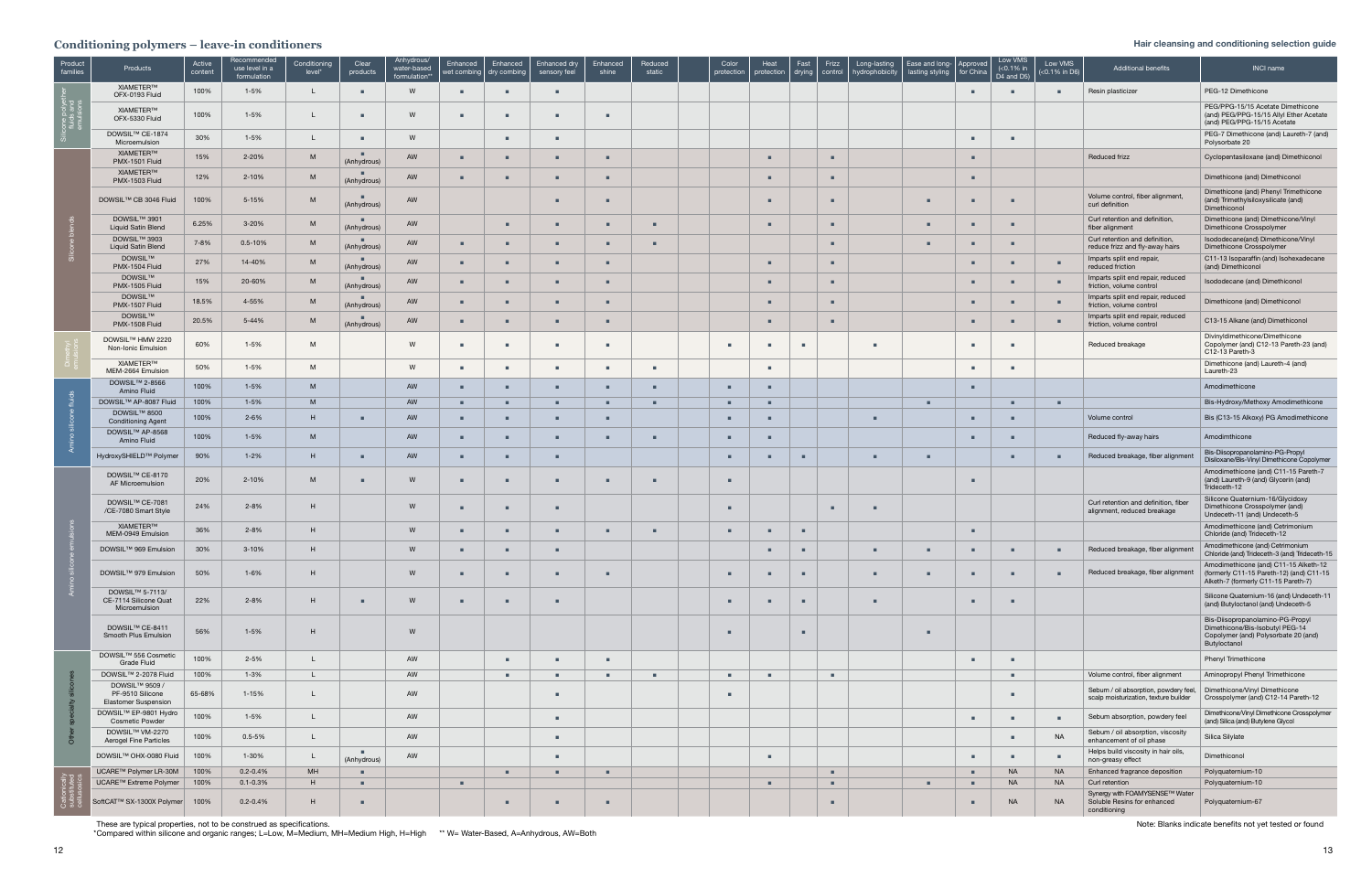### **Additional solutions – leave-in conditioners**

| Function                                       | Product family                                                                                        | <b>Products</b>                                                     | Active<br>content | Recommended<br>use level in a<br>formulation | <b>INCI name</b>                                                           | Key features and benefits                                                                                                                                                                       | Approved<br>for China | Low VMS<br>$< 0.1\%$ in D4<br>and D5) | Low VMS<br>(<0.1%<br>in $D6$ ) |
|------------------------------------------------|-------------------------------------------------------------------------------------------------------|---------------------------------------------------------------------|-------------------|----------------------------------------------|----------------------------------------------------------------------------|-------------------------------------------------------------------------------------------------------------------------------------------------------------------------------------------------|-----------------------|---------------------------------------|--------------------------------|
| Appearance                                     | Opacifiers                                                                                            | OPULYN™ 303B<br>Opacifier                                           | 40%               | $0.1 - 1.0%$                                 | Styrene/<br>Acrylamide<br>Copolymer                                        | Used to create a rich, creamy, or<br>lotionized look and feel. Excellent<br>formulation compatibility and stability                                                                             | ٠                     | <b>NA</b>                             | <b>NA</b>                      |
| Sensory enhancement-<br>lubricity and shine    | Nonionic<br>Polymers of EO                                                                            | FOAMYSENSE™<br><b>Water Soluble</b><br><b>Resin Series</b>          | 100%              | $0.05 - 0.2%$                                | PEG-X*                                                                     | Provides enhanced wet combing,<br>shine and conditioning feel.<br>Syngeristic boost of conditioning with<br>SoftCAT™ and UCARE™ polymers                                                        | ш                     | <b>NA</b>                             | <b>NA</b>                      |
|                                                | Copolymers of<br>EO and PO                                                                            | <b>Fluid AP</b>                                                     | 100%              | $0.2 - 10%$                                  | <b>PPG-14</b><br><b>Butyl Ether</b>                                        | Enhances shine and sensory feel.<br>High spreadability emollient that<br>enhances conditioning and volume<br>control, with smooth after-feel                                                    | п                     | <b>NA</b>                             | <b>NA</b>                      |
| Rheology modifiers, thickeners and texturizers | ACULYN™<br>Rheology<br>Modifiers:<br>Hydrophobially<br>Modified<br>Ethoxylated<br>Urethanes<br>(HEUR) | ACULYN™<br>44 Rheology<br>Modifier                                  | 35%               | $1 - 5%$                                     | PEG-150/Decyl<br>Alcohol/SMDI<br>Copolymer                                 | Nonionic. Good for difficult-to-<br>thicken systems. Excellent salt, pH<br>and cationic tolerance. Hydrophobic<br>materials needed with which to<br>associate. Creamy texture                   | $\blacksquare$        | <b>NA</b>                             | <b>NA</b>                      |
|                                                | ACULYN™<br>Rheology<br>Modifiers:<br>Hydrophobically<br><b>Modified ASE</b><br>(HASE)                 | ACULYN™<br>U Rheology<br>Modifier                                   | 30%               | $0.6 - 3%$                                   | Acrylates/<br>Beheneth-25<br>Methacrylate<br>Copolymer                     | High shear-thinning, low pH tolerance,<br>compatible with cationic ingredients,<br>enhances hair stiffness                                                                                      | п                     | <b>NA</b>                             | <b>NA</b>                      |
|                                                |                                                                                                       | CELLOSIZE™<br><b>QP</b> Series                                      | 100%              | $0.2 - 1%$                                   | Hydroxyethyl<br>Cellulose                                                  | Nonionic water-soluble thickeners<br>that provide efficient thickening<br>and viscosity modification with<br>broad compatibility. Dispersible in<br>cold water Non-GMO Wood PECF<br>certified** | п                     | <b>NA</b>                             | <b>NA</b>                      |
|                                                | Cellulosic<br>Thickeners                                                                              | CELLOSIZE™<br><b>PCG-10</b><br>Hydroxyethyl<br>Cellulose            | 100%              | $0.2 - 1%$                                   | Hydroxyethyl<br>Cellulose                                                  | Nonionic water-soluble thickeners<br>that provide efficient thickening and<br>viscosity modification with broad<br>compatibility. Dispersible in cold water                                     | ٠                     | <b>NA</b>                             | <b>NA</b>                      |
|                                                |                                                                                                       | CELLOSIZE™<br>Texture 40 series<br>Hydroxypropyl<br>Methylcellulose | 100%              | $0.2 - 0.5%$                                 | Hydroxypropyl<br>Methylcellulose                                           | Nonionic water-soluble cellulosic<br>polymer that provides thickening.<br>Non-GMO                                                                                                               | ٠                     | <b>NA</b>                             | <b>NA</b>                      |
|                                                | Silicone Waxes                                                                                        | DOWSIL™<br>2501/2511<br>Cosmetic Wax                                | 100%              | $1 - 5%$                                     | Bis-PEG-18<br>Methyl Ether<br>Dimethyl Silane                              | Water-dispersible silicone wax.<br>Melting point: 36°C-42°C. Foam<br>booster and film former Increases<br>viscosity, reduces tackiness and<br>provides moisturizing effect                      |                       |                                       |                                |
|                                                |                                                                                                       | <b>DOWSIL™</b><br>SW-8005 C30<br><b>Resin Wax</b>                   | 100%              | $1 - 3%$                                     | C30-45<br>Alkyldimethylsilyl<br>Polypropyl-<br>silsesquioxane              | Silicone resin wax. Melting point:<br>63°C-71°C. Rheology and texture<br>modifier for O/W, W/O and anhydrous<br>formulations. Film former, provides<br>water resistance                         | ٠                     |                                       |                                |
|                                                |                                                                                                       | DOWSIL™ 5200<br><b>Formulation Aid</b>                              | 100%              | $0.5 - 5%$                                   | Lauryl PEG/<br>PPG-18/18<br>Methicone                                      | Emulsifier for W/O or W/Wax<br>formulations. Incorporation of<br>high level of water or humectant<br>possible with good sensory profile                                                         |                       |                                       |                                |
| Formulation aids                               | <b>Emulsifiers</b>                                                                                    | <b>DOWSIL™</b><br>OFX-5329 Fluid                                    | 100%              | $0.5 - 5%$                                   | <b>PEG-12</b><br>Dimethicone                                               | Emulsifier for O/W or Si/W<br>formulations. Compatible with a<br>variety of oils. Provides dry hair with a<br>soft feel and detangling of wet hair                                              | п                     |                                       |                                |
|                                                |                                                                                                       | <b>DOWSIL™</b><br>ES-5600<br>Silicone Glycerol<br>Emulsifier        | 100%              | $0.5 - 5%$                                   | Cetyl<br>Diglyceryl Tris<br>(Trimethylsiloxy)<br>Silylether<br>Dimethicone | Emulsifier for standard and PEG-<br>free W/O or W/Si formulations.<br>Low-viscosity formulations can<br>be achieved. Enhances sensory<br>attributes                                             |                       |                                       |                                |

These are typical properties, not to be construed as specifications.

\*INCI name will depend on FOAMYSENSE™ Water Soluble Resin product chosen \*\*Except for CELLOSIZE™ HEC QP-100MH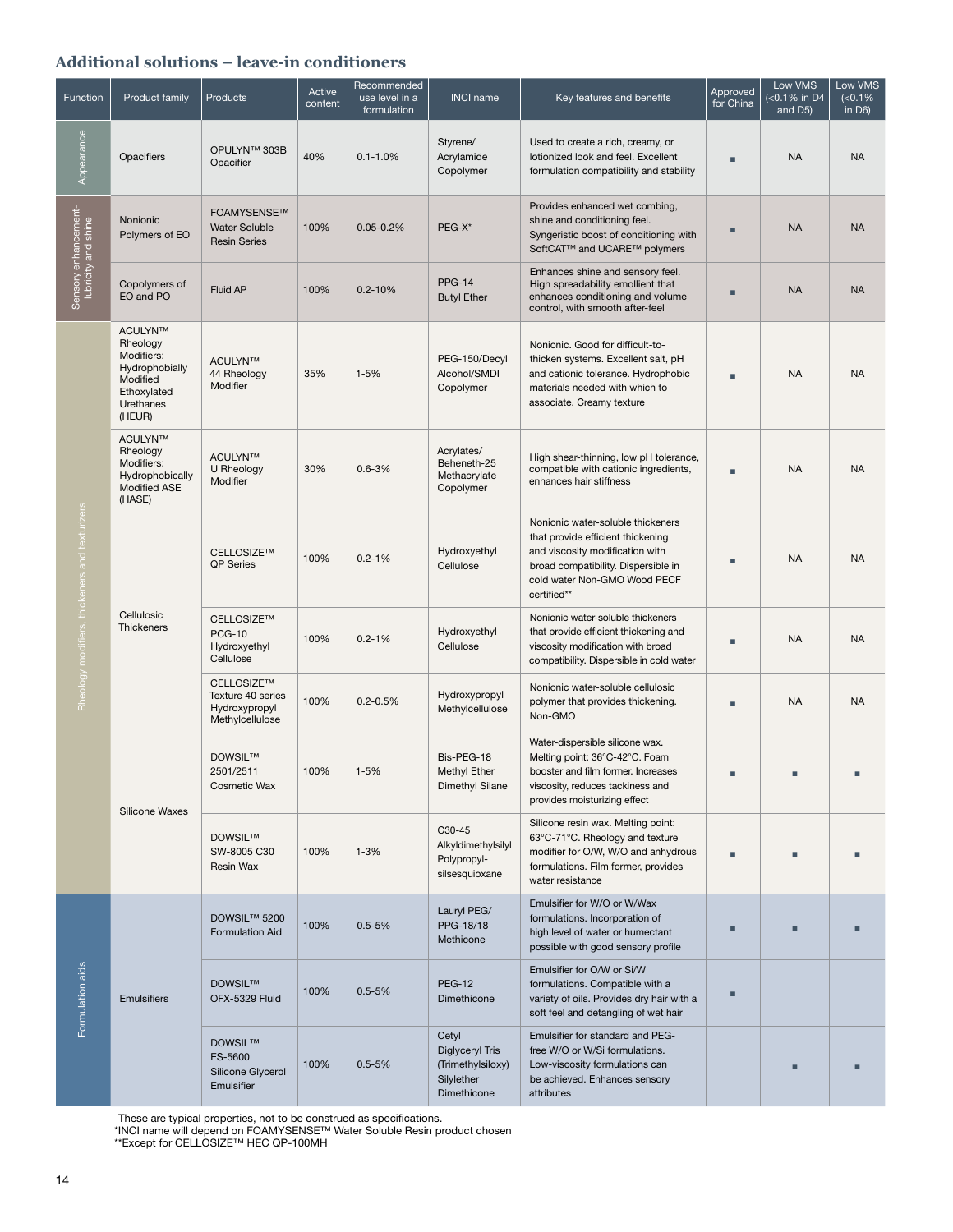